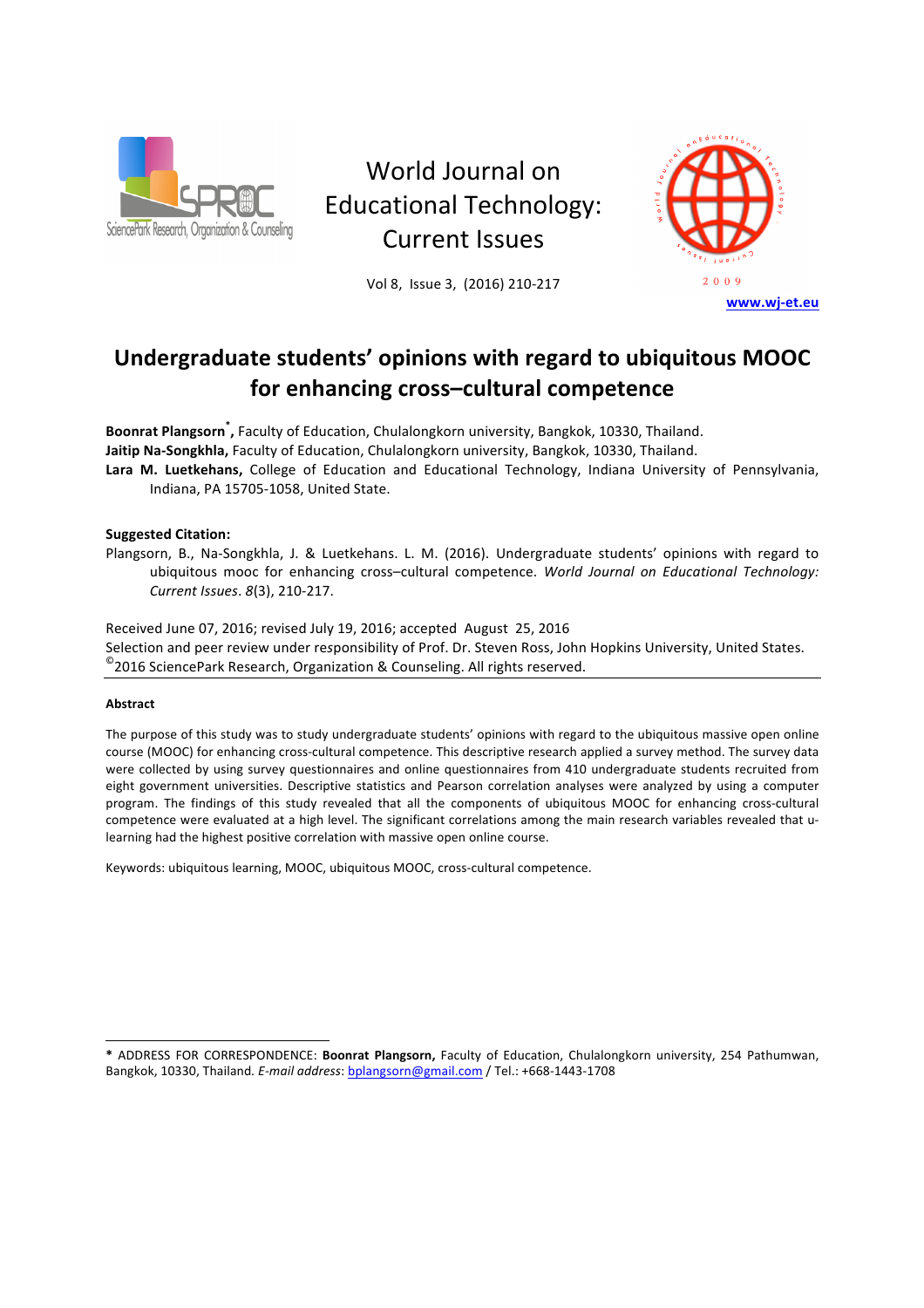# **1. Introduction**

With the ever-growing popularity of a massive open online courses (MOOC) since 2012, new opportunities for teaching and learning in the form of open education are possible. Certainly, MOOC offers quality education to the most remote corners of the world, helps people further their careers, and helps expand intellectual and personal networks involving strong communities. In terms of the emerging acceptance of MOOC, there are 2.8 million MOOC Coursera learners around the world, engaging in varying levels of education from elementary students to postgraduate students (Cusumano, 2013). MOOC learners from several countries have confirmed that they come from diverse, different backgrounds, and from many cultures around the world (Zhong, Zhang, Li & Liu, 2016).

However, in terms of the apparent importance of cross-cultural competence (CCC) in teaching and learning, our literature review shows a surprising result. Students with high levels of cross-cultural competence are aware of cultural differences and are able to understand and adapt to new learning environments (National Education Association, 2014).

Ubiquitous learning or U-learning is a learning methodology to result from merging e-learning and m-learning. Nowadays, U-learning is an integration of technology that enables learning the right thing at the right place and time in the right way, and also the way to becoming learning environment in higher education courses. Especially, Jeong and Hong (2013) employed U-learning course in Kyunghee university that improved the undergraduate students' performance.

Nowadays, Thailand already has a sufficient mobile internet technology for online learning activity but MOOC has not been widely adopted in the context of Thai education. In order to develop ubiquitous MOOC (U-MOOC) to enhance cross-cultural competence, this study focused on the study of undergraduate students' opinions with regard to the use of ubiquitous MOOC for enhancing crosscultural competence.

### **2. Research Objectives**

The primary goal of this study was to examine undergraduate students' opinions with regard to ubiquitous MOOC for enhancing cross-cultural competence.

#### **3. Literature Review**

#### *3.1. Ubiquitous learning (u-learning)*

The rapid movement of technology-assisted learning has become important in terms of increasing learning efficacy. Ubiquitous learning or u-learning is an innovative concept that is based on ubiquitous technology. There has been an emergence of technology-assisted learning, from electroniclearning (e-learning) to mobile-learning (m-learning), and now the paradigm has shifted to ubiquitouslearning (u-learning) (Yahya et al., 2010). Thus, u-learning is referred to as the third wave or third movement. There are five major characteristics of u-learning; (1) permanency refers to the fact that learners are able to access information until they delete it,  $(2)$  accessibility refers to the fact that learners are able to access information from anywhere at any time, (3) immediacy refers to the fact that learner are able to retrieve information immediately, (4) interactivity refers to the fact that learners are able to interact with experts, teachers, or peers through synchronous or asynchronous communication, and (5) context-awareness refers to the fact that the learning environment can adapt to the learners' real situation to provide adequate information for the learners (Bomsdorf, 2005; Huang, Chiu, Liu & Chen, 2011; Peters, 2010; Yahya et al., 2010).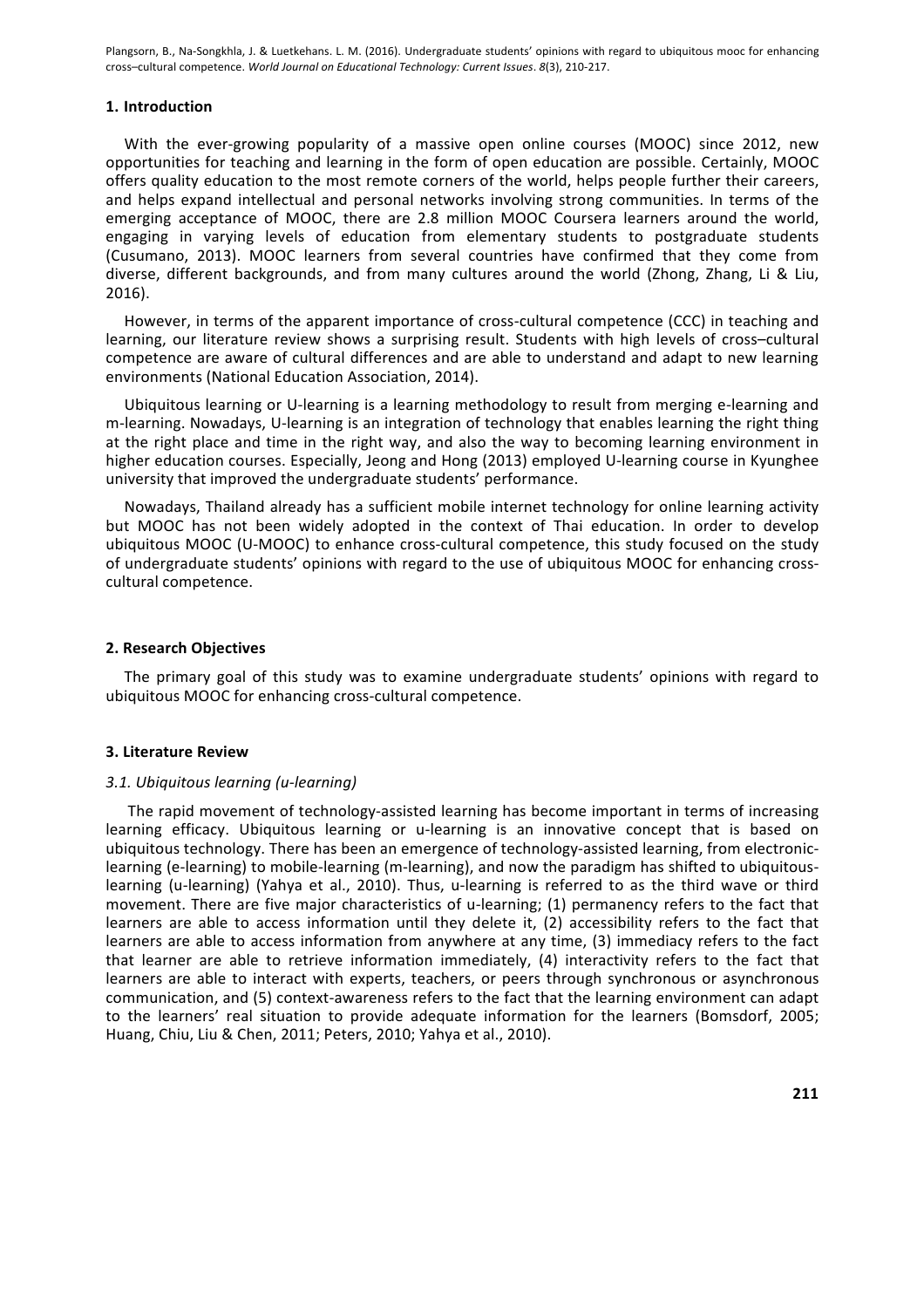### 3.2. Massive Open Online Course (MOOC)

A massive open online course (MOOC) involves online learning which has no limits in term of attendance, and one in which learners can interact with each other through digital tools through the use of the interactive web to share and create knowledge as part of a small group-based approach. MOOCs have provided viable alternatives which are highly productive, low cost or free in some cases, and have utilized the leading edge of technology (Chen, Barnett & Stephens, 2013). They help build the engagement of learners who are self-organized and self-motivated with regard to their own participation, based on their learning goals, prior knowledge and skills, and common interests (Chen et al., 2013). There are three learning characteristic of MOOCs. These are as follows:

- Accessibility  $-$  offering free and open registration
- Interaction offering courses providing a combination of passive and active learning
- Freedom allowing anyone to participate in an online course

#### *3.3. Ubiquitous MOOC (U-MOOC)*

Ubiquitous MOOC (U-MOOC) offers online learning in everyday life with no limits in terms of attendance. The learner can enhance his/her knowledge everywhere at any time and can focus on group interaction activities incorporating cognitive dissonance, in which contents are available to view on PC, tablet, or smartphone.

#### **4. Research Method**

This study conducted a survey to study undergraduate students' opinions with regard to ubiquitous MOOC in terms of enhancing cross-cultural competence. The respondents were 410 undergraduate students randomly recruited from eight government universities across Thailand.

The instrument of this study was a 60-item questionnaire, using the conceptual framework of an online learning environment consisting of three major variables; u-learning, massive open online courses (MOOC), and the instructional design of ubiquitous MOOC for enhancing cross-cultural competence. Undergraduate students were requested to specify how well the 60 statements describe their attitudes on a 5-point Likert scale; 1 (strongly disagree), 2 (disagree), 3 (neither agree nor disagree), 4 (agree), and 5 (strongly agree). The questionnaire had a content validity of between 0.67 and 1.00. The Cronbach's alpha coefficient  $(\alpha)$  of internal consistency was between 0.86 and 0.92 as follows: massive open online course ( $\alpha$  = 0.92), instructional design of ubiquitous MOOC for enhancing cross–cultural competence  $(\alpha = 0.91)$ , and u-learning  $(\alpha = 0.86)$ . The descriptive statistics and Pearson correlation analysis were analyzed using a computer program.

#### **5. Research Results**

# 5.1. A study of undergraduate students' opinions with regard to ubiquitous MOOC for enhancing *cross-cultural competence*

Table 1 shows the descriptive statistics of the study of undergraduate students' opinions with regard to ubiquitous MOOC for enhancing cross-cultural competence. The data was measured in terms of three major variables; u-learning, MOOC, and the instructional design of ubiquitous MOOC for enhancing cross-cultural competence. The descriptive statistics included mean (M) and standard deviation (SD). The researcher assigned criteria for understanding the mean score in terms of five levels based on Best's criteria (1977); the lowest level represented a mean of 1.00-1.80, low level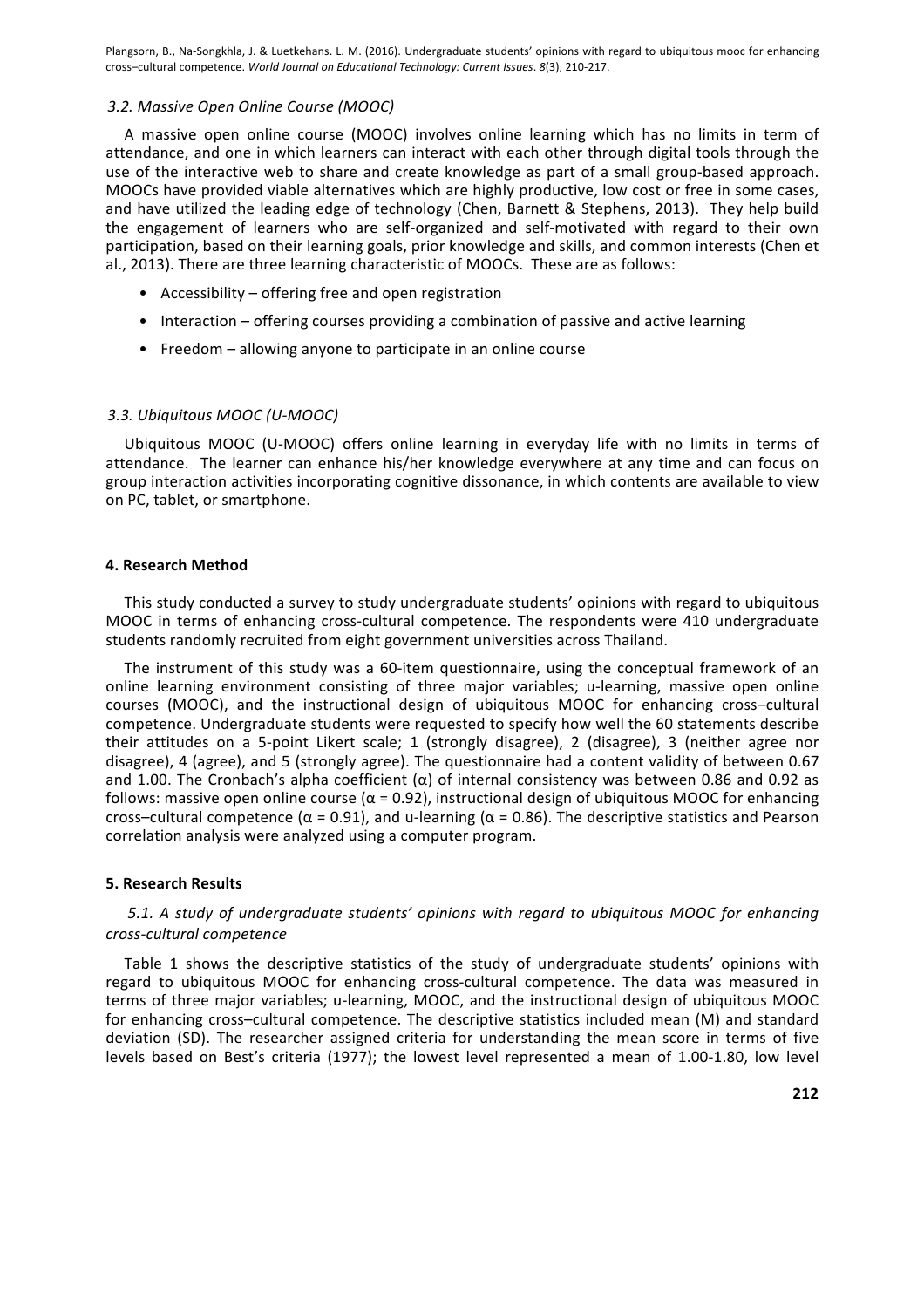represented a mean of 1.81-2.60, moderate level represented a mean of 2.61-3.40, high level represented a mean of 3.41-4.20 and highest level represented a mean of 4.21-5.00.

The overall score of the undergraduate students' in terms of their opinions toward u-learning was at a high level (M = 3.43). The range of the undergraduate students' opinions with regard to u-learning was between 3.13 and 3.74. Three components of u-learning were at a high level; accessibility (M = 3.74), immediacy (M = 3.59), and interactivity (M = 3.50). However, there were two components of ulearning that were at a moderate level; context-awareness ( $M = 3.17$ ) and permanency ( $M = 3.13$ ).

The overall score of the undergraduate students' opinions with regard to MOOC was at a moderate level ( $M = 3.35$ ). The range of the undergraduate students' opinions with regard to massive open online course (MOOC) was between 2.86 and 3.69. Six variables were at a high level; video lectures (M = 3.69), student support (M = 3.67), groups (M = 3.60), course resources (M = 3.51), students' feedback (M = 3.49), and communication (M = 3.46). However, there were six variables that were at a moderate level; personal streams (M = 3.35), course homepages (M = 3.34), hashtags (M = 3.16), online identity (M = 3.13), discussion boards (M = 2.98), and blogs and portfolios (M = 2.86).

The overall score of the undergraduate students' opinions with regard to the instructional design of ubiquitous MOOC for enhancing cross–cultural competence was at a high level (M = 3.70). The range of the undergraduate students' opinions with regard to the instructional design of ubiquitous MOOC for enhancing cross-cultural competence was between 3.61 and 3.77. All variables were evaluated as being at a high level. The mean for cultural values ( $M = 3.77$ ) was the highest of all variables, followed by communication (M = 3.74), cognitive skill (M = 3.73), openness to experience and challenge (M = 3.70), interpersonal skills (M = 3.69), knowledge of culture-specific (M = 3.67), attitudes (M = 3.67), and cultural sensitivity ( $M = 3.61$ ).

| Variables                                                               | M    | SD   | Level    |
|-------------------------------------------------------------------------|------|------|----------|
| 1. U-learning                                                           |      |      |          |
| • Permanency                                                            | 3.13 | 0.81 | Moderate |
| • Accessibility                                                         | 3.74 | 0.81 | High     |
| • Immediacy                                                             | 3.59 | 0.75 | High     |
| • Interactivity                                                         | 3.50 | 0.76 | High     |
| • Context-awareness                                                     | 3.17 | 0.89 | Moderate |
| Total                                                                   | 3.43 | 0.61 | High     |
| 2. Massive open online course (MOOC)                                    |      |      |          |
| • Discussion boards                                                     | 2.98 | 1.12 | Moderate |
| • Personal streams                                                      | 3.35 | 0.88 | Moderate |
| • Groups                                                                | 3.60 | 1.07 | High     |
| • Blogs and portfolios                                                  | 2.86 | 0.99 | Moderate |
| • Online identity                                                       | 3.13 | 0.91 | Moderate |
| • Hashtags                                                              | 3.16 | 0.96 | Moderate |
| • Course homepages                                                      | 3.34 | 0.87 | Moderate |
| • Communication                                                         | 3.46 | 0.75 | High     |
| • Course resources                                                      | 3.51 | 0.83 | High     |
| • Video lectures                                                        | 3.69 | 1.02 | High     |
| • Student support                                                       | 3.67 | 0.87 | High     |
| · Students' feedback                                                    | 3.49 | 0.87 | High     |
| Total                                                                   | 3.35 | 0.59 | Moderate |
| 3. Instructional design of ubiquitous MOOC for enhancing cross-cultural |      |      |          |
| competence                                                              |      |      |          |
| • Cultural sensitivity                                                  | 3.61 | 0.73 | High     |

| Table 1. Descriptive statistics of the undergraduate students' opinions with regard to |  |
|----------------------------------------------------------------------------------------|--|
| ubiquitous MOOC for enhancing cross-cultural competence                                |  |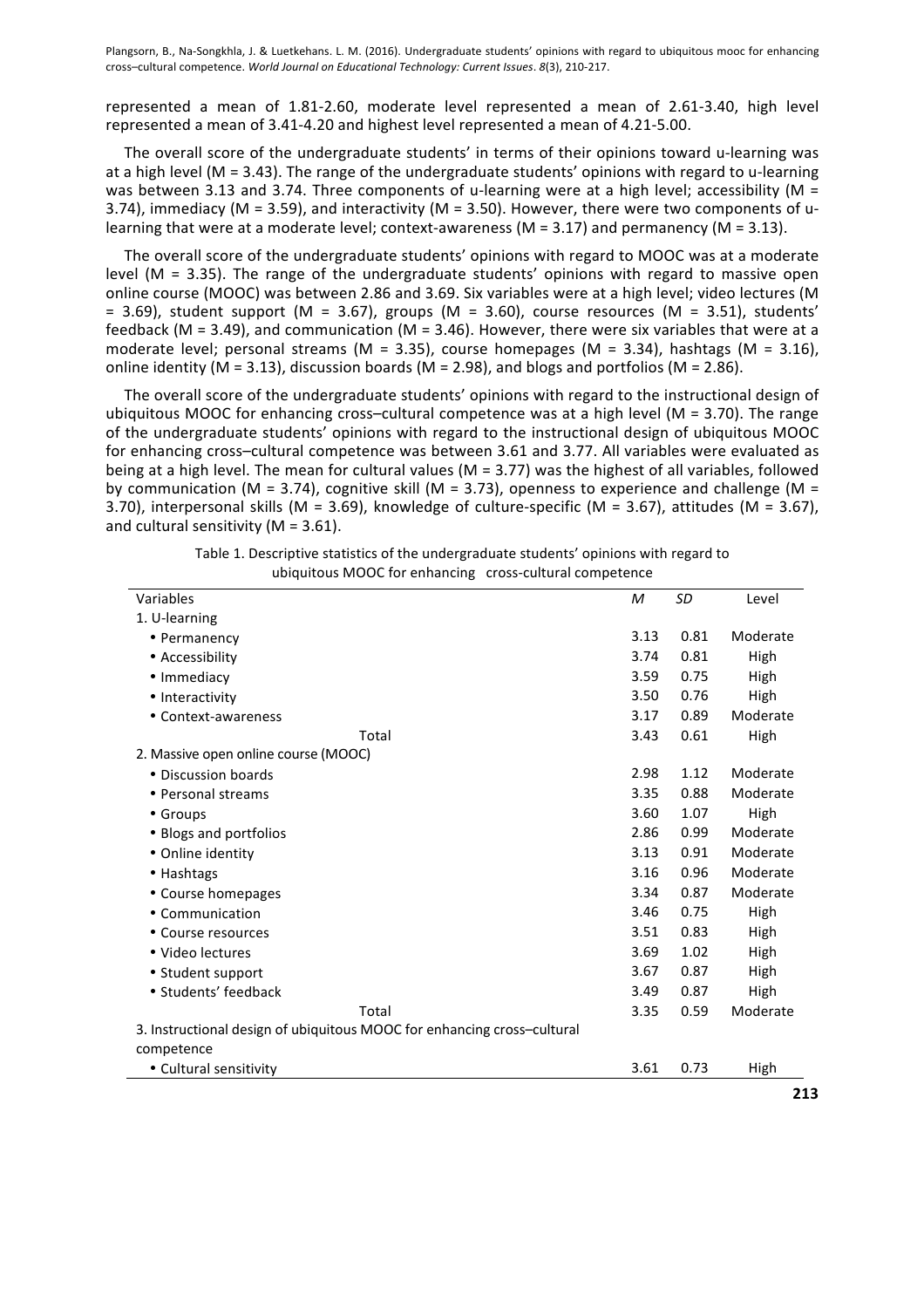| Variables                              | M    | SD   | Level |
|----------------------------------------|------|------|-------|
| • Cultural values                      | 3.77 | 0.82 | High  |
| • Knowledge of culture-specific        | 3.67 | 0.85 | High  |
| • Attitudes                            | 3.67 | 0.94 | High  |
| • Openness to experience and challenge | 3.70 | 0.88 | High  |
| • Interpersonal skills                 | 3.69 | 0.83 | High  |
| • Communication                        | 3.74 | 0.85 | High  |
| • Cognitive skill                      | 3.73 | 0.83 | High  |
| Total                                  | 3.70 | 0.70 | High  |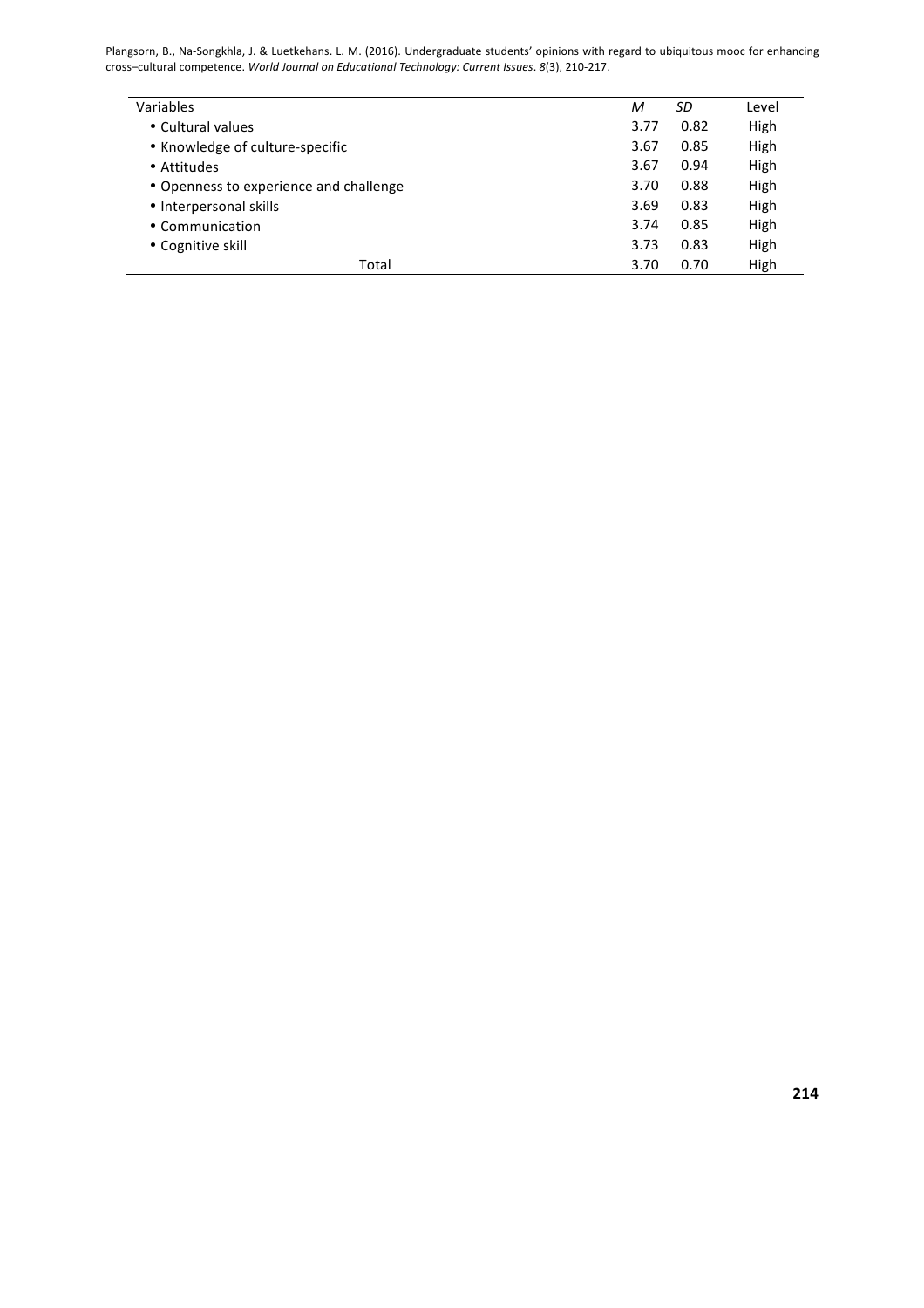# 5.2. Correlation between U-learning, MOOC, and Instructional Design of U-MOOC for enhancing cross*cultural competence*

Table 2 presents the relationship between U-learning, MOOC, and Instructional Design of U-MOOC for enhancing cross-cultural competence. The researcher assigned criteria for understanding the strength of the correlation coefficient into five levels based on Salkind's criteria (2007); weak or no relationship was indicated by a relationship of  $0.00 - 0.20$ , weak relationship by a relationship of  $0.20 - 0.40$ , moderate relationship by a relationship of  $0.40 - 0.60$ , strong relationship by a relationship of  $0.60 - 0.80$ , and very strong relationship by a relationship of  $0.80 - 1.00$ .

The significant correlations among the three major variables – u-learning, MOOC, and instructional design of U-MOOC for enhancing cross-cultural competence – ranged from  $r = 0.51$  (p < 0.01) to  $r = 0.73$  (p < 0.01). The results indicated that u-learning had a highest positive correlation with MOOC  $(r = 0.73)$ .

| Variables                                                                                | Pearson<br>Correlation<br>Coefficient | р    | Strength of<br>the<br>Correlation<br>Coefficient |
|------------------------------------------------------------------------------------------|---------------------------------------|------|--------------------------------------------------|
| U-learning and MOOC                                                                      | $0.73**$                              | 0.00 | Strong                                           |
| U-learning and Instructional design of U-MOOC for enhancing<br>cross-cultural competence | $0.51**$                              | 0.00 | Moderate                                         |
| MOOC and Instructional design of U-MOOC for enhancing<br>cross-cultural competence       | $0.65**$                              | 0.00 | Strong                                           |

Table 2 The relationship between U-learning, MOOC, and Instructional Design of U-MOOC for enhancing cross-cultural competence

*Note:* \*\* Correlation is significant at the 0.01 level (2-tailed)

# **6. Discussions and Recommendations**

The findings revealed that the undergraduate students' opinions with regard to ubiquitous MOOC for enhancing cross-cultural competence consisted of three major components; u-learning, MOOC, and the Instructional Design of ubiquitous MOOC for enhancing cross–cultural competence. The highest average component was the Instructional Design of ubiquitous MOOC for enhancing cross– cultural competence, followed by u-learning, and MOOC. Thus, the Instructional Design of ubiquitous MOOC for enhancing cross–cultural competence was essential when it comes to designing U-MOOC for enhancing cross-cultural competence. Specifically, Instructional Design was significant for both teaching and learning in traditional and online learning environments.

In terms of u-learning, the findings revealed that the priority in terms of the undergraduate students' opinions with regard to u-learning were accessibility, immediacy, and interactivity. Therefore, U-MOOC design should focus on these aspects. This finding was supported by Zhong, Zhang, Li and Liu (2016) who stated that MOOC should create a learning community in order to increase the interaction between students. Meanwhile, the priority in terms of undergraduate students' opinions towards MOOC were video lectures, student support, groups, course resources, student feedback, and communication. This finding was supported by Young (2013) who stated that students also require more resources in addition to only lecture videos. Furthermore, Wang (2007) suggested the need to use a variety of communication tools both synchronous and asynchronous in cultural online courses.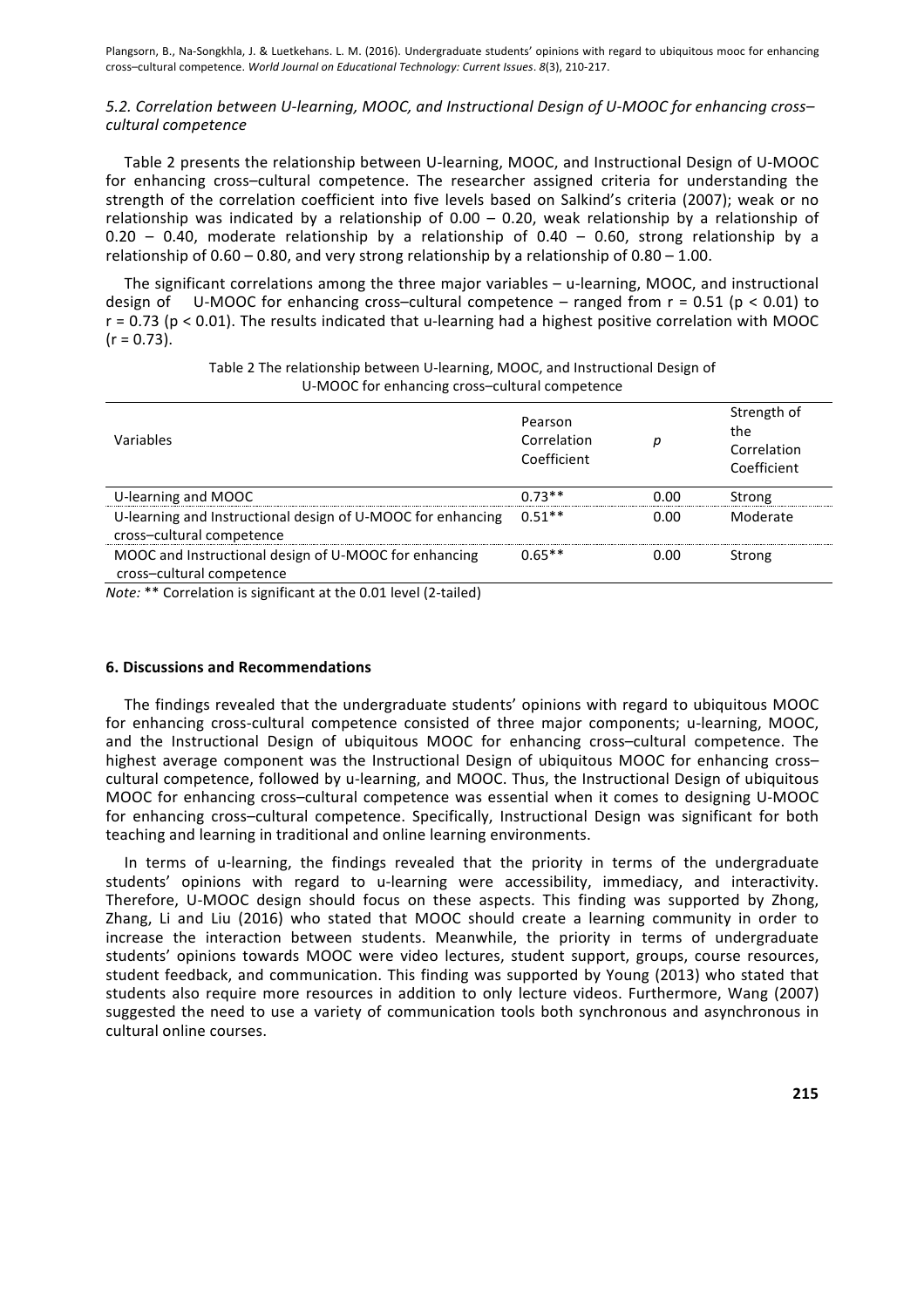Moreover, the priority in terms of the undergraduate students' opinions toward instructional design of ubiquitous MOOC for enhancing cross-cultural competence were cultural values, communication, cognitive skill, openness to experience and challenge, interpersonal skills, knowledge of culture-specific, attitudes, and cultural sensitivity. This finding was supported by Abbe, Gulick, and Herman (2007), Ross (2008), Seeberg and Minick (2012), Gabrenya Jr et al. (2012), and Chunpen (2012) who explained that these components were important of cross-cultural competence.

The findings revealed that u-learning had the highest positive correlation with MOOC. It could be said that integrating u-learning as a learning paradigm and MOOC as a learning platform not only facilitates online learning, but also offers others benefits for online learning.

#### **Acknowledgements**

This research is part of the "A ubiquitous MOOC instructional design model based on cognitive dissonance for enhancing higher education student's cross-cultural competence" project. Special thanks to The Royal Golden Jubilee Ph.D. Program, The Thailand Research Fund (TRF) for the financial support.

#### **References**

- Abbe, A., Gulick, L. M. V., & Herman, J. L. (2007). *Cross-cultural competence in army leaders: a conceptual and empirical foundation*. Technical Report, U.S. Army Research Institute.
- Best, J. W. (1977). *Research in Education*. Eaglewood Cliffs, NJ: Prentice Hall.
- Bomsdorf, B. (2005). Adaptation of learning spaces: supporting ubiquitous learning in higher distance education Paper presented at the *Mobile* Computing and Ambient Intelligence: The Challenge of Multimedia, Hagen, Germany.
- Chen, X., Barnett, D. R., & Stephens, C. (2013). Fad or future: the advantages and challenges of massive open online courses (MOOCs). Paper presented at the *Research-to Practice Conference in Adult and Higher Education*, Lindenwood University.
- Chunpen, N. (2013). *Development of indicators and a scale for measuring teachers' cross- cultural competence: testing measurement invariance by teachers' background*. (Master of Education), Chulalongkorn University.
- Cusumano, M. (2013). Are the costs of 'free' too high in online education? *Communications of the ACM*, 56(4), 26–29.
- Gabrenya Jr, W. K., Griffith, R. L., Moukarzel, R. G., Pomerance, M. H., & Reid, P. (2012). Theoretical and practical advances in the assessment of cross-cultural competence. Institute for Cross-Cultural Management: Florida Institute of Technology.
- Huang, Y. M., Lin, Y. T., & Cheng, S. C. (2010). Effectiveness of a mobile plant learning system in a science curriculum in Taiwanese elementary education. *Computers & Education*, 54(1), 47 - 58.
- Huang, Y.-M., Chiu, P.-S., Liu, T.-C., & Chen, T.-S. (2011). The design and implementation of a meaningful learning-based evaluation method for ubiquitous learning. *Computers & Education*, 57(4), 2291-2302.
- Jeong, H. & Hong, B. (2013). A practical use of learning system using user preference in ubiquitous computing environment. Multimed Tools Appl. 64(2013), 491-504.
- National Education Association. (2014). Why Cultural Competence? Retrieved from: http://www.nea.org/home/39783.htm
- Peters, M. A. (2010). Notes toward a political economy of ubiquitous learning. In B. Cope & M. Kalantzis (Eds.), *Ubiquitous Learning.* Champaign: University of Illinois Press.
- Ross, R.G. (2008). *Toward an operational definition of cross-cultural competence from interview data*. DEOMI Internal Report CCC-08-1. Institute of Simulation and Training: University of Central Florida.
- Salkind, N. J. (2007). *Encyclopedia of measurement and statistics*. Thousand Oaks, CA: SAGE.
- Seeberg, V., & Minick, T. (2012). Enhancing cross-cultural competence in multicultural teacher education: transformation in global learning. *International Journal of Multicultural Education*, 14(3), 1-22.